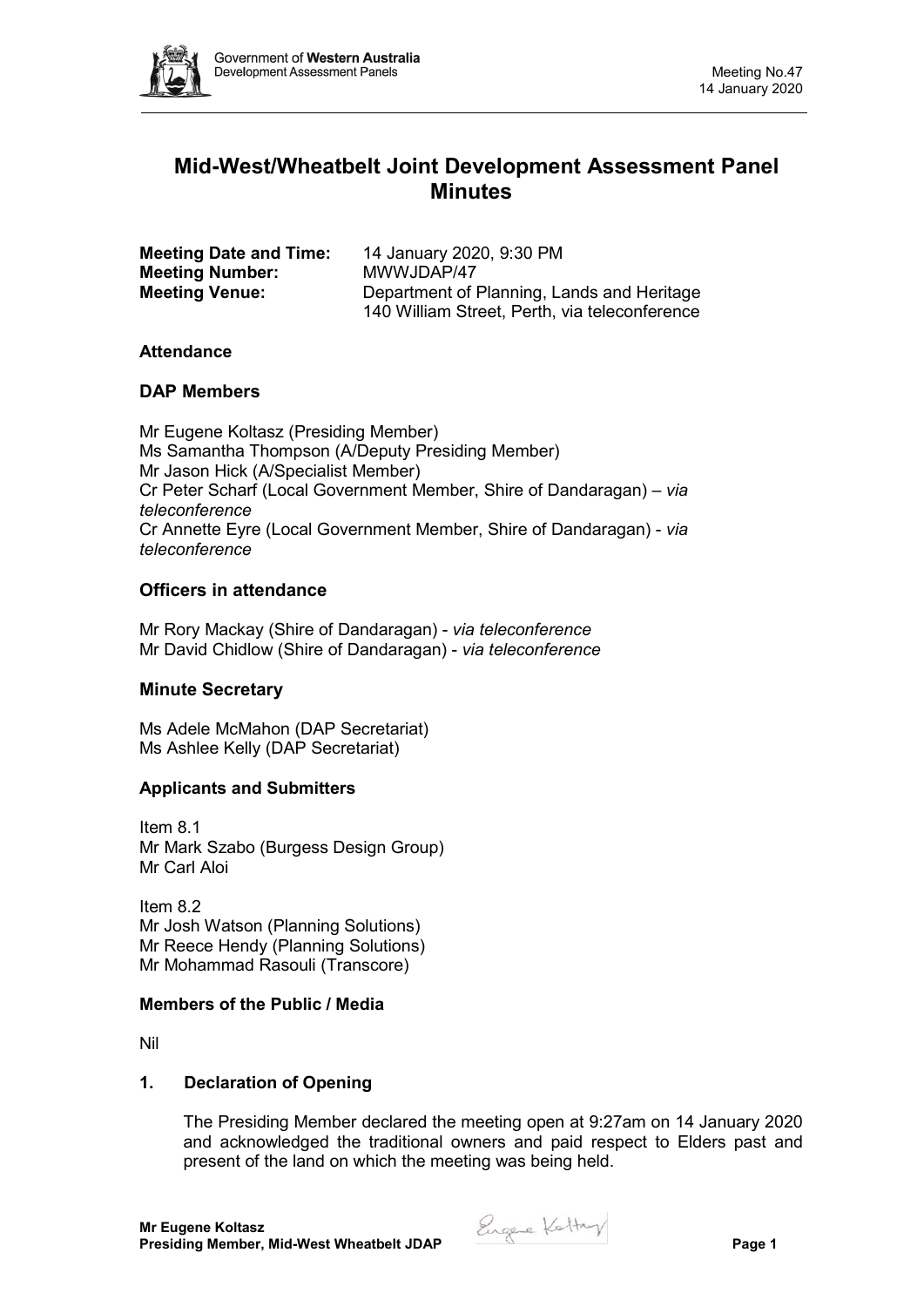

Due to the conflict of interest of the Presiding Member and the unavailability of the Deputy Presiding Member, Mr Eugene Koltasz has been appointed as Presiding Member for this meeting in accordance with regulation 27(3A) of the *Planning and Development (Development Assessment Panel) Regulations 2011*.

The Presiding Member announced the meeting would be run in accordance with the DAP Standing Orders 2017 under the *Planning and Development (Development Assessment Panels) Regulations 2011*.

The Presiding Member advised that in accordance with Section 5.16 of the DAP Standing Orders 2017 which states *'A person must not use any electronic, visual or audio recording device or instrument to record the proceedings of the DAP meeting unless the Presiding Member has given permission to do so.',* the meeting would not be recorded.

## **2. Apologies**

Mr Paul Kotsoglo (Presiding Member) Ms Jacqueline Jurmann (Deputy Presiding Member) Mr Andrew Mack (Specialist Member)

#### **3. Members on Leave of Absence**

Nil

## **4. Noting of Minutes**

DAP members noted that signed minutes of previous meetings are available on the [DAP website.](https://www.dplh.wa.gov.au/about/development-assessment-panels/daps-agendas-and-minutes)

#### **5. Declaration of Due Consideration**

All members declared that they had duly considered the documents.

## **6. Disclosure of Interests**

DAP Member, Mr Paul Kotsoglo, declared a direct pecuniary interest in item 8.2. Paul Kotsoglo is the managing Director from Planning Solutions. Planning Solutions is engaged to undertake town planning services for the proposed upgrades.

In accordance with section 6.2 and 6.3 of the DAP Standing Orders 2017, the Presiding Member determined that the member listed above, who had disclosed a direct pecuniary interest, was not permitted to participate in the discussion and voting on the item.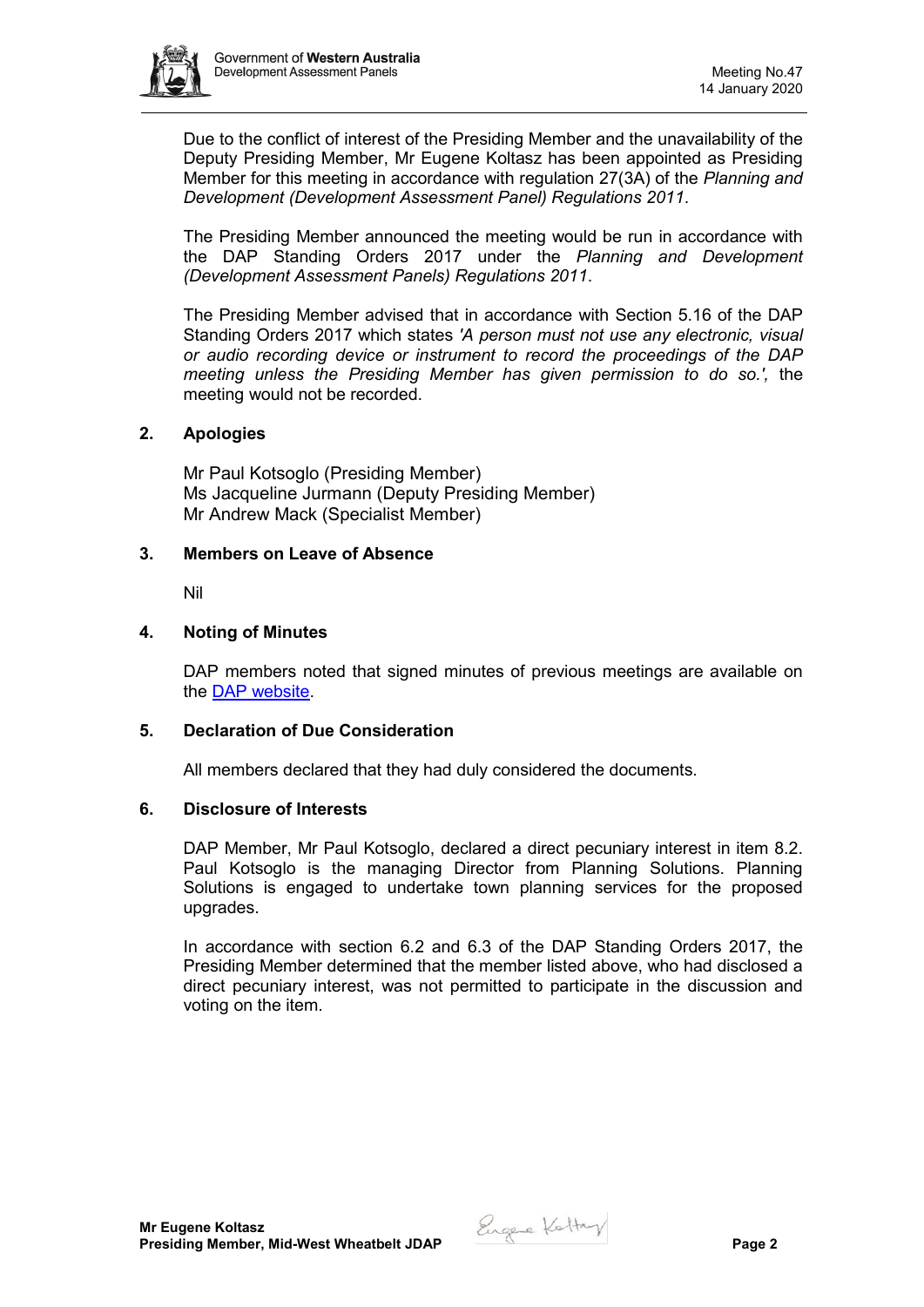

## **7. Deputations and Presentations**

- **7.1** Mr Mark Szabo (Burgess Design Group) addressed the DAP in support of the application at Item 8.1 and responded to questions from the panel.
- **7.2** Shire of Dandaragan officers addressed the DAP in relation to the application at Item 8.1 and responded to questions from the panel.

## *The presentations at Item 7.1 – 7.2 were heard prior to the application at Item 8.1.*

- **7.3** Mr Reece Hendy and Mr Josh Watson (Planning Solutions) addressed the DAP in support of the application at Item 8.2 and responded to questions from the panel.
- **7.4** Shire of Dandaragan officers addressed the DAP in relation to the application at Item 8.2 and responded to questions from the panel.

## *The presentations at Items 7.3 - 7.4 were heard prior to the application at Item 8.2.*

## **8. Form 1 – Responsible Authority Reports – DAP Applications**

Applicant: Burgess Design Group Owner: Aliceville Pty Ltd Responsible Authority: Shire of Dandaragan DAP File No: DAP/19/01678

**8.1** Property Location: Lot 62 (No.20) Roberts Street & part Heaton Street Road Reserve, Jurien Bay Development Description: Mixed Use Tourism Development

#### **REPORT RECOMMENDATION**

**Moved by: NIL Seconded by: NIL** 

That the Midwest Wheatbelt JDAP resolves to:

**Approve** DAP Application reference DAP/19/01678 and accompanying plans (attachment 1) in accordance with Clause 68 of Schedule 2 (Deemed Provisions) of the Planning and Development (Local Planning Schemes) Regulations 2015, and the provisions of Clause 3.7 of the Shire of Dandaragan Local Planning Scheme No.7 subject to the following conditions.

## **Conditions**

1. This decision constitutes planning approval only and is valid for a period of four (4) years from the date of approval. If the subject development is not substantially commenced within the four (4) year period, the approval shall lapse and be of no further effect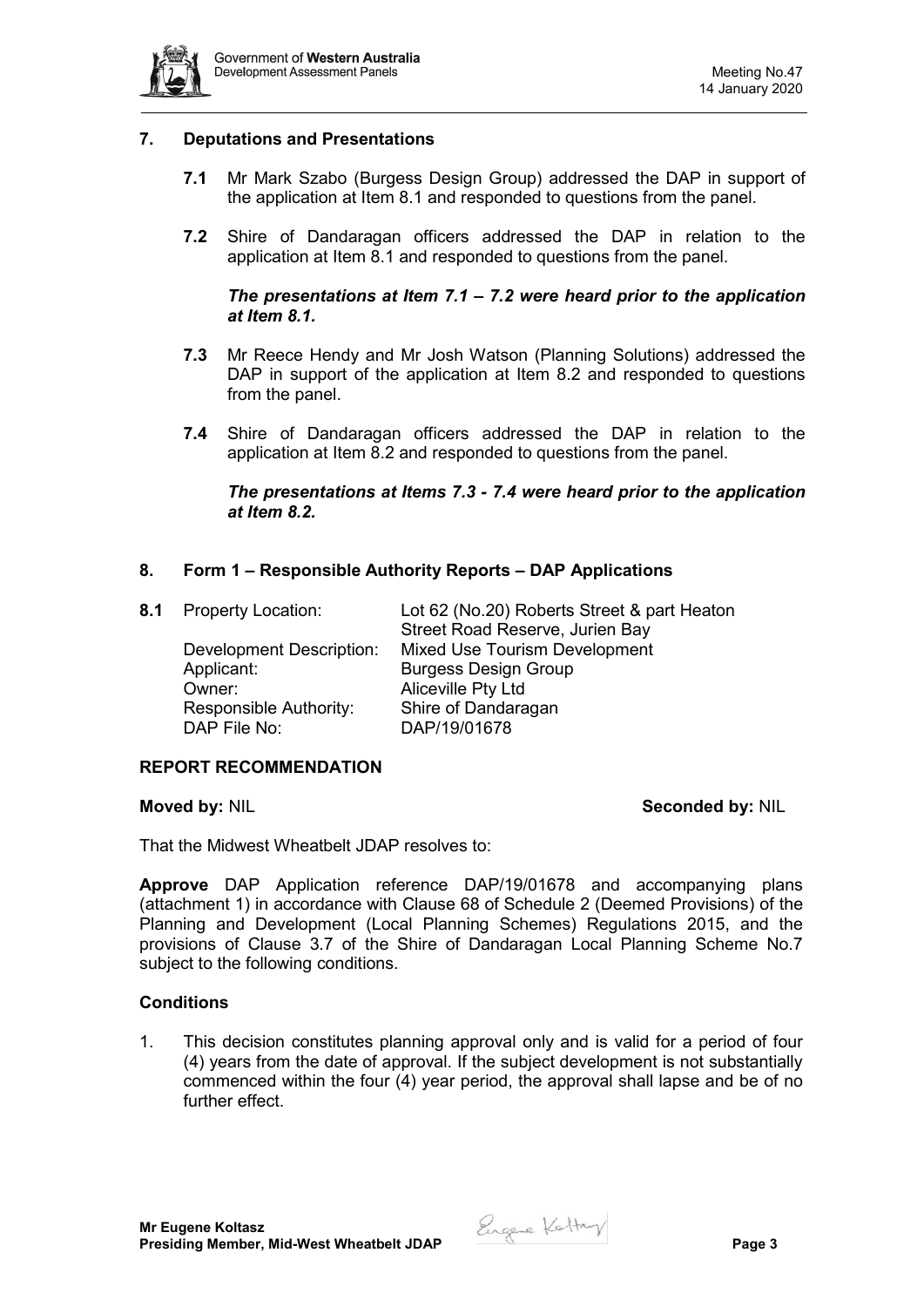

- 2. The land uses approved in the development shall be limited to:
	- hotel;
	- tourist resort;
	- motel;
	- serviced apartment;
	- restaurant;
	- cinema/theatre;
	- tavern;
	- multiple dwelling:
	- office;
	- shop;
	- reception centre; and
	- vehicle parking

as shown on the attached approved plans of the development application report dated May 2019 and generally consistent with the Local Development Plan for the subject property.

- 3. Subject to any modifications required as a consequence of any conditions of this approval the approved plans shall not be altered without the prior written approval of the local government.
- 4. Prior to the commencement of Building H denoted on the approved plans the closure, realignment and land transfers of a portion of the Heaton Street road reserve must be finalised to the satisfaction of the local government.
- 5. Prior to the commencement of Building H denoted on the approved plans an agreement for the upgrade/replacement of street parking on the Streets of Roberts, Heaton and Sandpiper adjacent the development must be finalised to the satisfaction of the local government.
- 6. The proponent is to place the following notification on the Certificate of Title in accordance with Section 70A of the *Transfer of Land Act 1987* and *State Planning Policy 2.6: "VULNERBALE COASTAL AREA – this lot is located in an area likely to be subject to coastal erosion and/or inundation over the next 100 years."*
- 7. The proponent is to place the following notification on the Certificate of Title in accordance with Section 70A of the *Transfer of Land Act 1987*: *"No person shall occupy any Tourist Accommodation Unit for more than a total of three months in any one 12 month period."*
- 8. For all short-stay accommodation a register of guests showing periods of occupancy is to be kept and made available to the local government on request in order to ensure compliance with the requirement to limit occupation to a maximum of three months in any 12-month period.
- 9. Prior to the commencement of development, the site is to be remediated to the extent required for its intended use. Investigations and remediation are to be carried out in compliance with the *Contaminated Sites Act 2003* and current Department of Water and Environmental Regulation's Contaminated Sites Guidelines.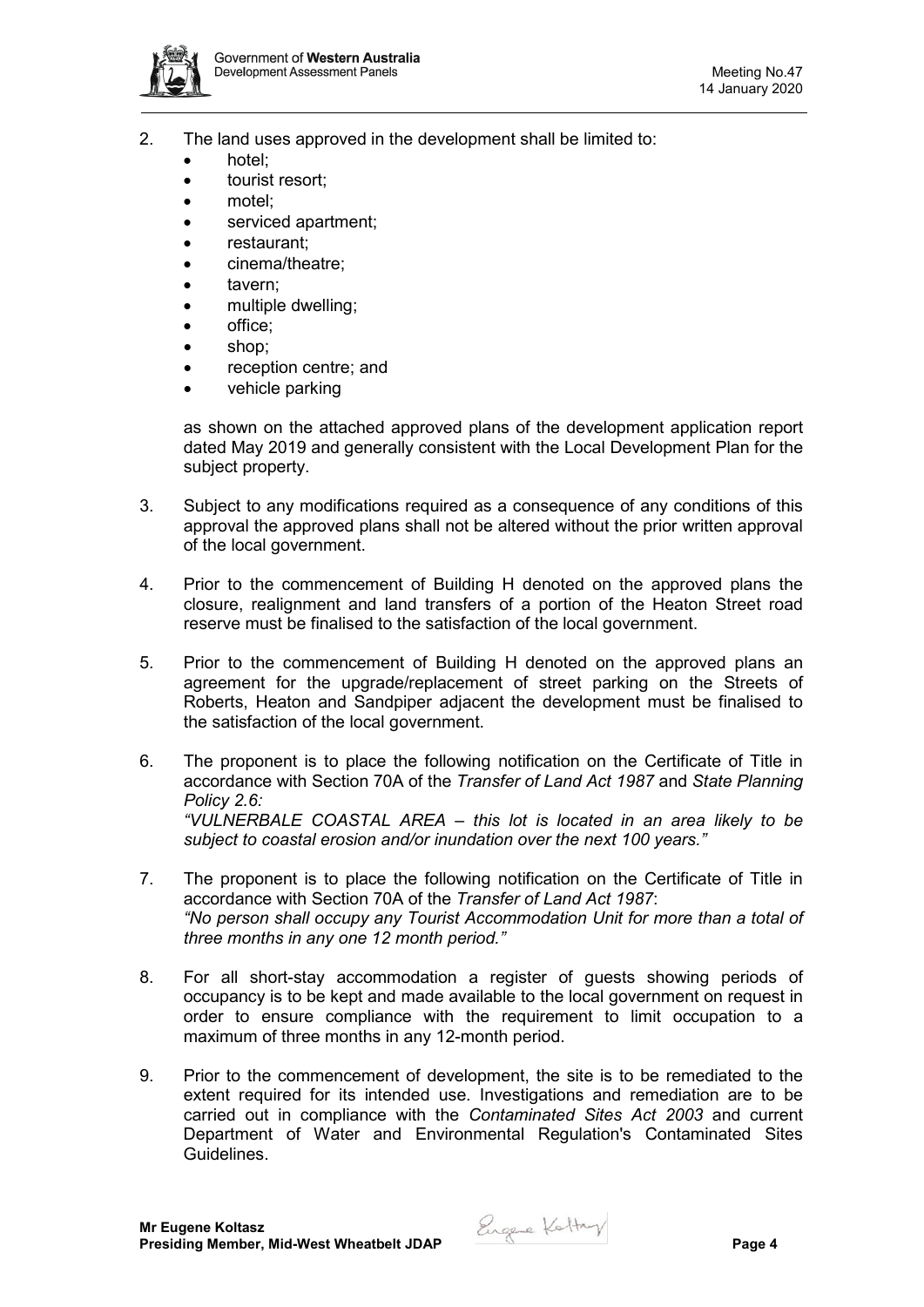

- 10. The development is to be implemented in accordance with the Coastal Hazard Risk Management and Adaptation Plan dated February 2019 prepared by MP Rogers & Associates.
- 11. The development shall be connected to a reticulated water supply and sewerage system.
- 12. The height of each building shall be limited to:
	- Building  $A 11$  storeys
	- $\bullet$  Building  $B 7$  storevs
	- $\bullet$  Building  $C 4$  storeys
	- $\bullet$  Building D 4 storeys
	- $\bullet$  Building  $E 4$  storeys
	- Building  $F 2$  storeys
	- $\bullet$  Building  $G 5$  storeys
	- Building  $H 6$  storeys
- 13. Building A shall not exceed 40 metres in height measured from natural ground level, excluding telecommunications infrastructure.
- 14. Prior to commencement of development a 'Landscape Masterplan' shall be approved by the local government. This masterplan should consider, but not be limited to the following:
	- The landscape layout and features for all internal atrium areas.
	- Streetscapes for adjoining Streets of Roberts, Heaton and Sandpiper.
	- Landscaping for all off-site vehicle parking areas adjacent the development.
	- The nature and colour of paving materials to be used.
	- The type and placement of street furniture (including external lighting).
	- Maintenance program including reticulation, water supply and developer responsibility for external landscaping within the adjoining road reserves.
- 15. Prior to commencement of development a 'Waste Management Plan' shall be approved by the local government. This management plan should consider, but not be limited to the following:
	- The location, design and methods applicable to the extraction and disposal of all contaminated soil.
	- The proposed method of collection and disposal of all construction and municipal solid waste associated with the development.
	- The location and design of the rubbish bin storage areas.
- 16. Prior to commencement of development a 'Water Management Plan' shall be approved by the local government. This management plan should detail the design for collection, control, re-use and disposal of storm and grey water.
- 17. Prior to commencement of development a 'Construction Management Plan' shall be approved by the local government. This management plan should detail construction hours, traffic management, dewatering, deliveries and storage of materials, disposal of building waste, security barrier/fencing and safety measures, signage and dust suppression measures.
- 18. No site earthworks or development shall occur that will cause additional runoff or stormwater onto adjacent properties.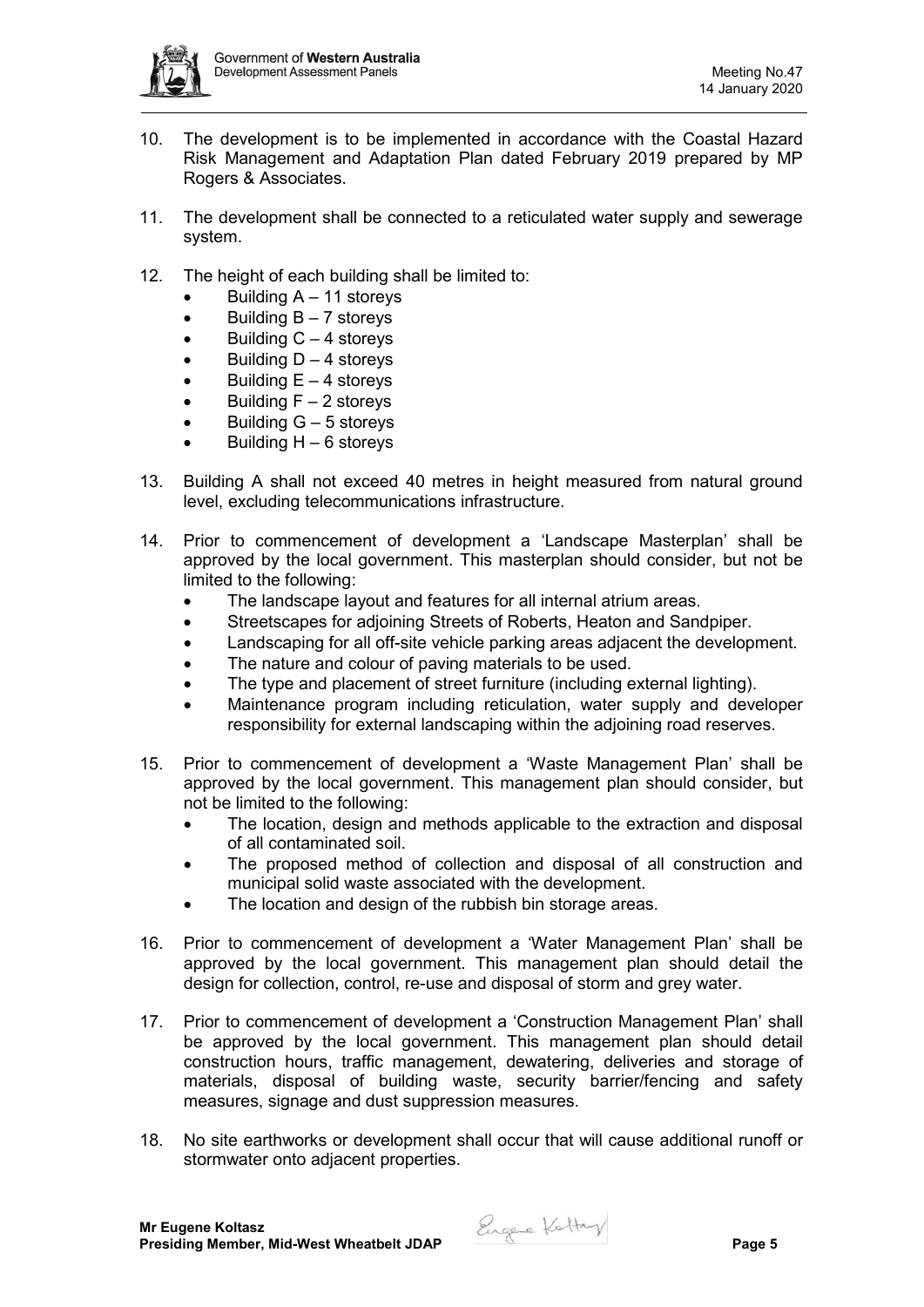

- 19. The proponent ceding to the Western Australian Government a 4.5-metre-wide strip of land along the full length of the north east boundary of Lot 62 for the purpose of a Pedestrian Access Way, with all costs to be met by the developer.
- 20. Prior to the use of each development stage all associated access ways, vehicle parking, service/loading bays, traffic calming measures and sign posting are to be completed in accordance with the applicable International and/or Australian Standards to the satisfaction of the local government.
- 21. The development shall not interfere with, restrict access to, or in any way inhibit public access and use of the Jurien Bay foreshore.
- 22. The existing effluent disposal systems on the subject property are required to be decommissioned to the satisfaction of the local government.
- 23. Prior to commencement of development a 'Traffic Impact Assessment' shall be undertaken for the subject property by a suitable qualified professional to the satisfaction of the local government. Any design improvements recommended by this assessment are to be reflected in the subsequent building application for the development.

## **Advice Notes**

- 1. This is a development approval only. The applicant / landowner is advised that it is their responsibility to ensure that the proposed development complies with all other applicable legislation, local laws, licensing requirements and/or legal agreements that may relate to the development.
- 2. The applicant / landowner be advised all external signage for individual business uses are the subject to a further application to the local government for approval.
- 3. Prior to the construction and fit out of the approved food premises, detailed plans and specifications of internal fixtures, finishes and fittings must be submitted to the Shire's Principal Environmental Health Officer for endorsement.

#### **The Report Recommendation LAPSED for want of a mover and a seconder.**

#### **PROCEDURAL MOTION**

**Moved by:** Mr Eugene Koltasz **Seconded by:** Ms Samantha Thompson

That the consideration of DAP Application DAP/19/01678 be deferred for a period of up to 4 weeks until 11 February 2020, in accordance with section 5.10.1a of the DAP Standing Orders 2017, for the following reasons:

- To obtain letter of authority for the use of part Heaton Street road reserve; and
- To allow the applicant and Shire of Dandaragan to receive necessary approvals for the closure of Heaton Street

## **The Procedural Motion was put and CARRIED UNANIMOUSLY.**

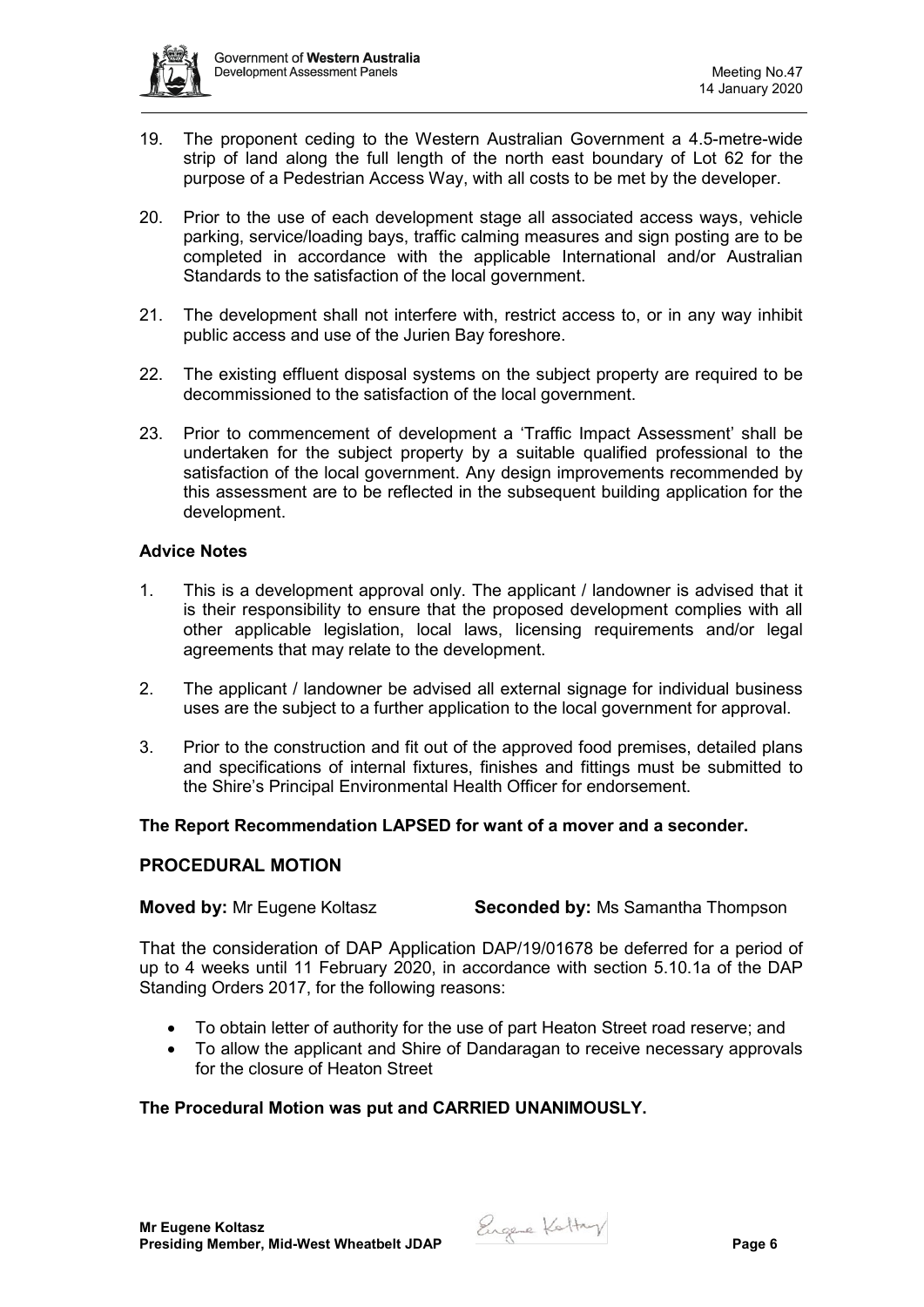

### **REASON**:

- To obtain letter of authority for the use of part Heaton Street road reserve; and
- To allow the applicant and Shire of Dandaragan to receive necessary approvals for the closure of Heaton Street

| 8.2 | <b>Property Location:</b><br><b>Development Description:</b> | Lot 100 (10805) Brand Highway, Cataby<br>Proposed upgrades to existing roadhouse, |
|-----|--------------------------------------------------------------|-----------------------------------------------------------------------------------|
|     | Applicant:                                                   | including parking, access and signage<br><b>Planning Solutions</b>                |
|     | Owner:                                                       | Ver Custodian Pty Ltd                                                             |
|     | Responsible Authority:                                       | Shire of Dandaragan                                                               |
|     | DAP File No:                                                 | DAP/19/01679                                                                      |

## **REPORT RECOMMENDATION**

**Moved by:** Cr Peter Scharf **Seconded by: Cr Annette Eyre Seconded by: Cr Annette Eyre** 

That the Midwest Wheatbelt JDAP resolves to:

**Approve** DAP Application reference DAP/19/01679 and accompanying plans (attachment 1) in accordance with Clause 68 of Schedule 2 (Deemed Provisions) of the Planning and Development (Local Planning Schemes) Regulations 2015, and the provisions of Clause 3.9 of the Shire of Dandaragan Local Planning Scheme No. 7, subject to the following conditions.

## **Conditions**

- 1. All development shall be in accordance with the approved development plans (attached), which form part of this development approval, to the specifications and satisfaction of the Shire of Dandaragan.
- 2. This approval is for a 'roadhouse' as shown on approved plans and defined in the *Shire of Dandaragan Local Planning Scheme No. 7.*
- 3. Before the development is occupied, vehicle accessways and parking area line marking, signage and lighting must be installed/constructed to the specifications and satisfaction of the Shire of Dandaragan.
- 4. In the event that accessways, parking areas and hard stands are not satisfactorily maintained, the Shire of Dandaragan may require by notice, in writing, that the area be brought up to a satisfactory standard within a specified period of time and the notice shall be complied with within that period. Without limitation, the notice may require that line marking of parking bays be re-painted, potholes be repaired, damaged kerbs be replaced, and degraded access or parking areas be resurfaced.
- 5. All proposed/endorsed landscaping works are to be completely installed prior to use of the development unless otherwise agreed in writing by the Shire of Dandaragan.
- 6. All external lighting shall comply with the requirements of *AS4282 – Control of Obtrusive Effects of Outdoor Lighting* to prevent any obtrusive light spill onto neighbouring properties.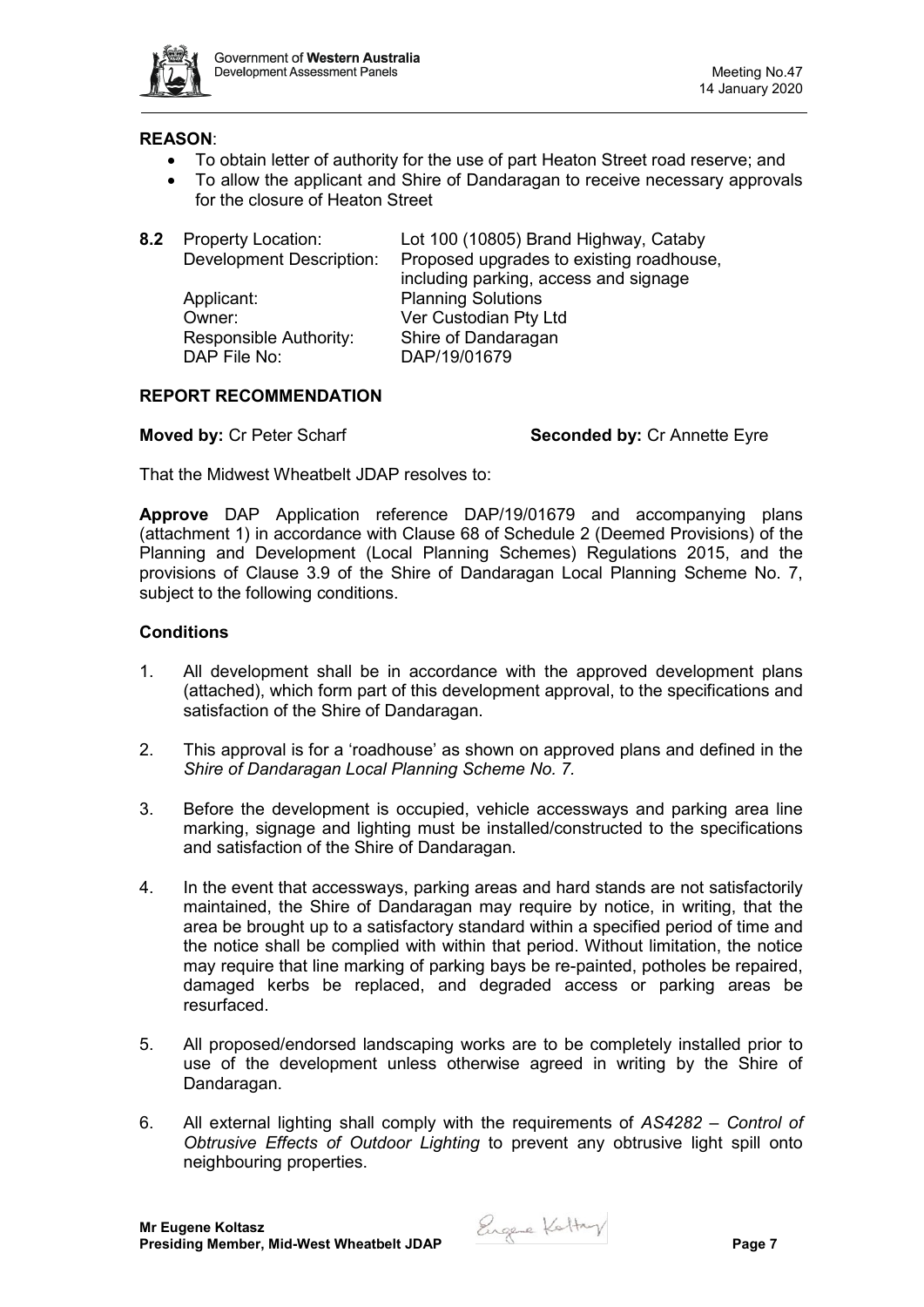

- 7. The hydrocarbon arrestor (petrol trap) shall be regularly emptied in accordance with the *Environmental Protection (Controlled Waste) Regulations 2004.*
- 8. Stormwater is to be managed on site or directed to a suitable disposal system.
- 9. Traffic movement shall be managed in a way as to prevent damage to the wastewater infrastructure of the development.
- 10. No site earthworks or development shall occur that will cause additional runoff of stormwater to adjacent properties.
- 11. The development is to be implemented in accordance with the Bushfire Management Plan and Bushfire Risk Management Plan dated 3 October 2019 and 26 September 2019 (respectively) prepared by Ecological Australia.
- 12. The applicant, in agreement consultation with the adjoining landowner of Lot 3, is to install an combination of acoustic fencing fence adjacent to the truck canopy and bollards along adjacent to the western crossover the common boundary with adjoining Lot 3, to the satisfaction of the Shire.
- 13. Waste/rubbish (e.g. plastic, spoilt food, kitchen waste etc.) should be stored as to prevent animals or humans from dispersing the contents. The bins should be located on a hard stand and constructed in a way as to prevent liquids and other forms of waste from escaping into the environment and contaminating the site. Segregation of waste materials should be undertaken to ensure they are appropriately disposed of.
- 14. All vehicle access shall be restricted to the approved access points.

## **Advice Notes**

- 1. This is a development approval only. The applicant / landowner is advised that it is their responsibility to ensure that the proposed development complies with all other applicable legislation, local laws, licensing requirements and/or legal agreements that may relate to the development.
- 2. This decision constitutes development approval only and is valid for a period of two (2) years from the date of approval. If the subject development is not substantially commenced within the two (2) year time period, the approval shall lapse and be of no further effect.
- 3. The applicant/landowner be advised that approval of the signage has been granted based on the plans and information submitted. Any physical changes to the sign structure and/or modifications that alter the nature of the signage will require lodgement of a new application unless otherwise approved by the Shire of Dandaragan.
- 4. The applicant be advised that any works within the Brand Highway Road Reserve requires the separate approval of Main Roads WA as the responsible road authority.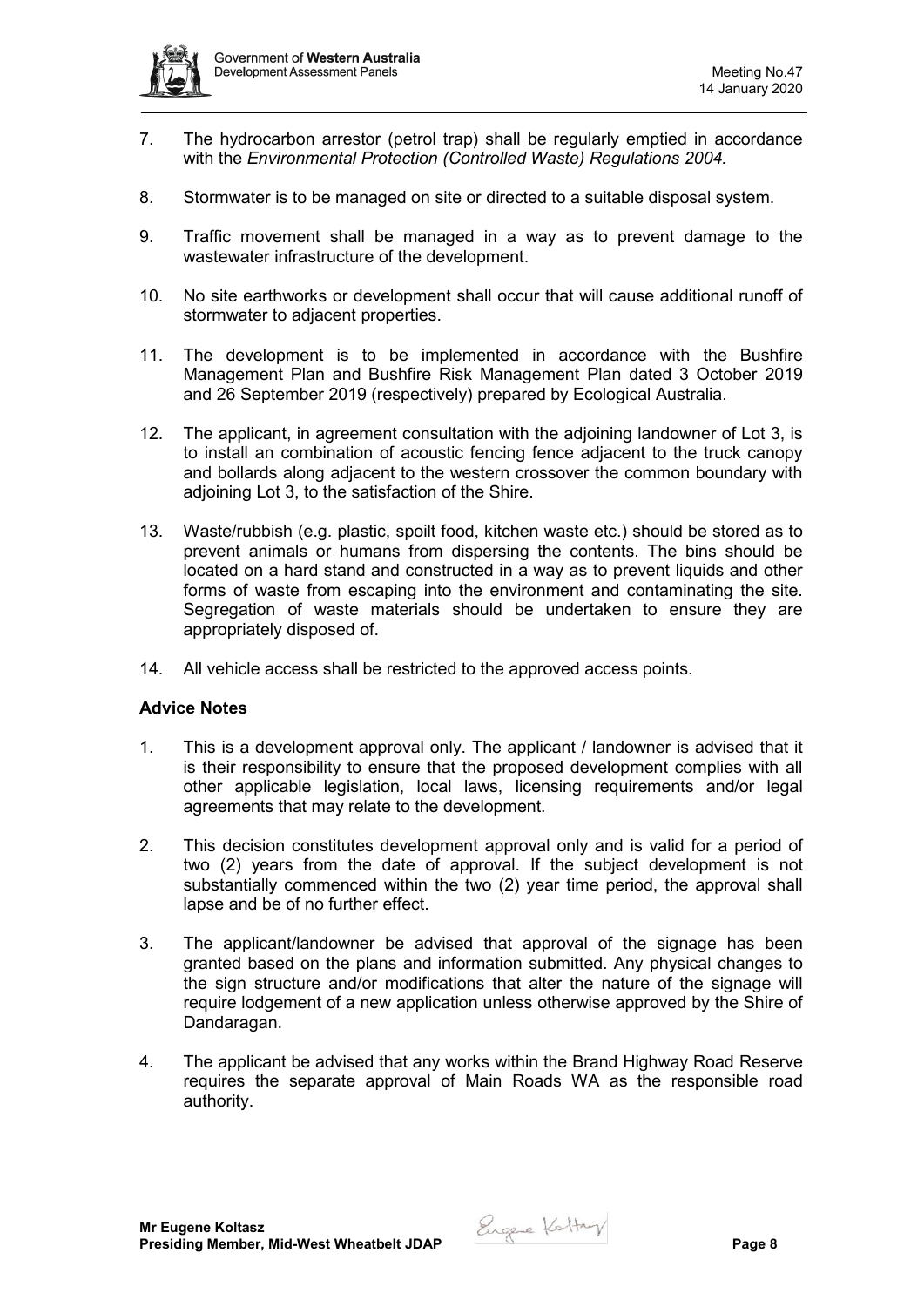

- 5. It is advised the development is required to comply with the requirements of the Department of Mines, Industry Regulation and Safety (Resources Safety Section) in relation to the onsite storage and handling of dangerous goods (e.g. petrol, oil, lubricants, etc.).
- 6. The development is located within the Gingin, Wedge Island Perth groundwater area, which is proclaimed under the *Rights in Water and Irrigation Act 1914* (RIWI ACT). Currently there are no surface or ground water licences. Whilst the taking of groundwater for stock watering is exempt from licencing under the RIWI Act, the taking of water for commercial purposes is not. Therefore, the landowner may need to apply to the Department of Water Environmental Regulation (DWER) for a licence to take groundwater, even if drawing water from an existing bore. The landowner is advised to contact the licensing team at the DWER Swan Avon Region office on (08) 6250 8000, to discuss their licencing requirements.
- 7. The demolition of existing buildings and movement of infrastructure for the proposed upgrade of the roadhouse increases the risk of site contamination. The proponent should be made aware that in the course of undertaking the upgrade, should a spill or other contaminates be unearthed that this must be reported. More information can be found online at [https://www.der.wa.gov.au/your](https://www.der.wa.gov.au/your-environment/reporting-pollution)[environment/reporting-pollution.](https://www.der.wa.gov.au/your-environment/reporting-pollution)
- 8. It Is advised the development is required to comply with the following Department of Water and Environmental Regulation Water Quality Protection Notes (WQPN):
	- *WQPN 10: Contaminant spills - emergency response;*
	- *WQPN 41 Private drinking water supplies*
	- *WQPN 49: Service stations;*
	- *WQPN 62: Tanks for underground chemical storage;*
	- *WQPN 65: Toxic and hazardous substances - storage and use; and*
	- *WQPN 70: Wastewater treatment and disposal: domestic systems.*

## **AMENDING MOTION**

**Moved by:** Ms Samantha Thompson **Seconded by:** Mr Jason Hick

*The following amendments were made en bloc:*

(i) That condition 3 be amended to read as follows:

*Prior to the completion of Before the development, is occupied, vehicle accessways and parking area line marking, signage and lighting must be installed/constructed and thereafter maintained to the specifications and satisfaction of the Shire of Dandaragan.*

**REASON:** To provide clarity as to the preparation of plans and reinforce compliance to the satisfaction of the Shire of Dandaragan.

(ii) That condition 4 be deleted as a condition (and the remaining conditions be renumbered accordingly) and added as advice note 9: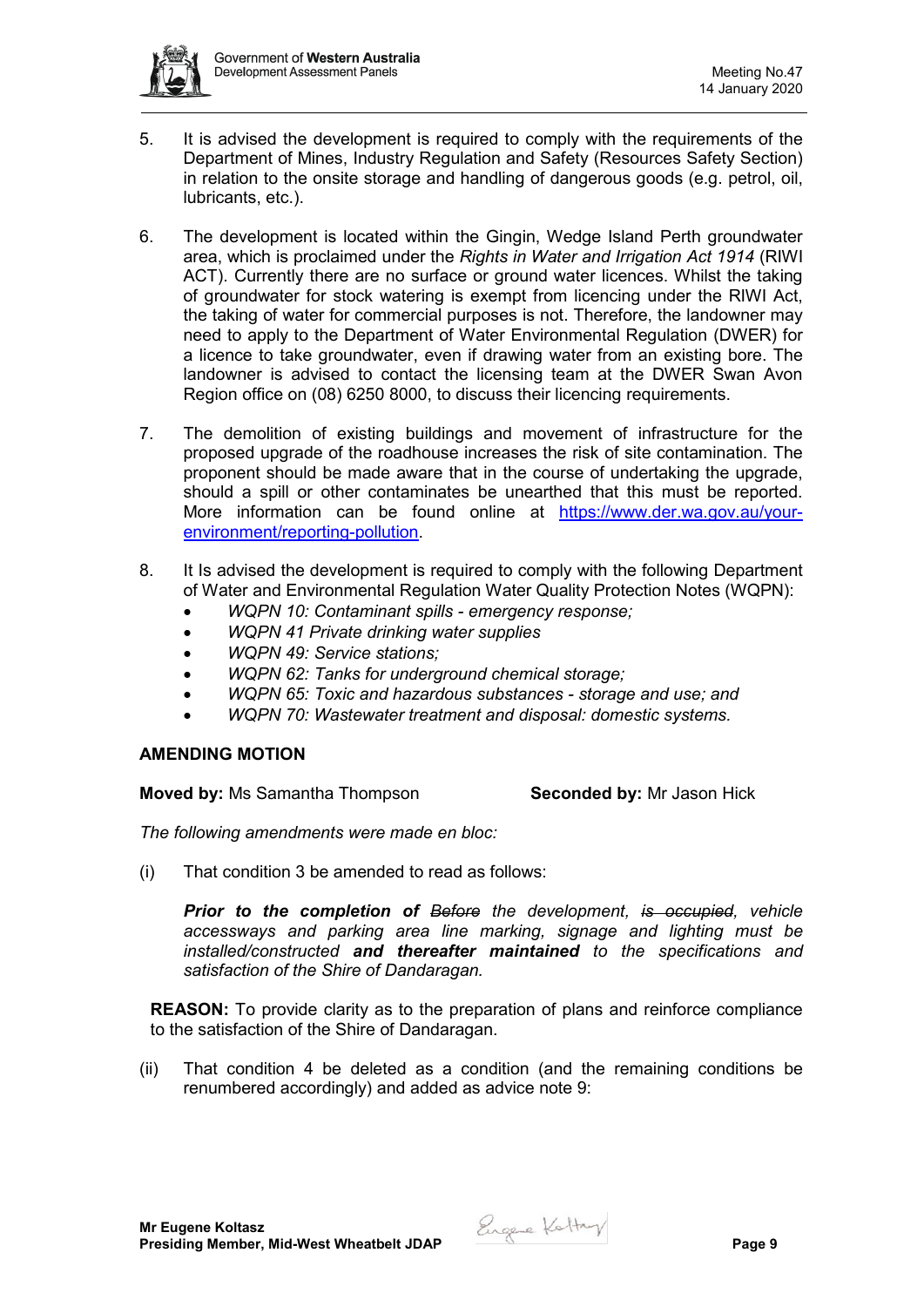

*In the event that accessways, parking areas and hard stands are not satisfactorily maintained, the Shire of Dandaragan may require by notice, in writing, that the area be brought up to a satisfactory standard within a specified period of time and the notice shall be complied with within that period. Without limitation, the notice may require that line marking of parking bays be re-painted, potholes be repaired, damaged kerbs be replaced, and degraded access or parking areas be resurfaced.*

**REASON:** To provide clarity in relation to the expectations of the Shire of Dandaragan (iii) That condition 5 (now condition 4) be amended to read as follows:

*Prior to the completion All proposed/endorsed landscaping works are to be completely installed prior to use of the development unless otherwise agreed in writing by the a detailed landscaping plan is to be approved and thereafter implemented to the satisfaction of the Shire of Dandaragan.* 

**REASON:** To provide clarity as to the preparation of a landscaping plan and reinforce compliance to the satisfaction of the Shire of Dandaragan.

(iv) That condition 6 (now condition 5) be deleted as a condition (and the remaining conditions be renumbered accordingly) and added as advice note 10;

## *All external lighting shall comply with the requirements of AS4282 – Control of Obtrusive Effects of Outdoor Lighting to prevent any obtrusive light spill onto neighbouring properties.*

**REASON:** To provide clarity in relation to the expectations of the Shire of Dandaragan in relation to Condition 5.

(v) That a new condition 5 be added to read as follows:

## *Prior to the completion of the development, a detailed external lighting plan shall be approved and implemented to the satisfaction of the Shire of Dandaragan.*

**REASON:** To provide clarity as to the preparation of an external lighting plan and reinforce compliance to the satisfaction of the Shire of Dandaragan.

(vi) That condition 7 (now condition 6) be deleted as a condition (and the remaining conditions be renumbered accordingly) and added as advice note 11;

#### *The hydrocarbon arrestor (petrol trap) shall be regularly emptied in accordance with the Environmental Protection (Controlled Waste) Regulations 2004.*

**REASON:** To provide clarity in relation to the expectations of the Shire of Dandaragan

(vii) That condition 8 (now condition 6) be amended to read as follows:

*Prior to the completion of the development, a detailed Stormwater management plan is to be managed on site or directed to a suitable disposal system. approved and implemented to the satisfaction of the Shire of Dandaragan.*

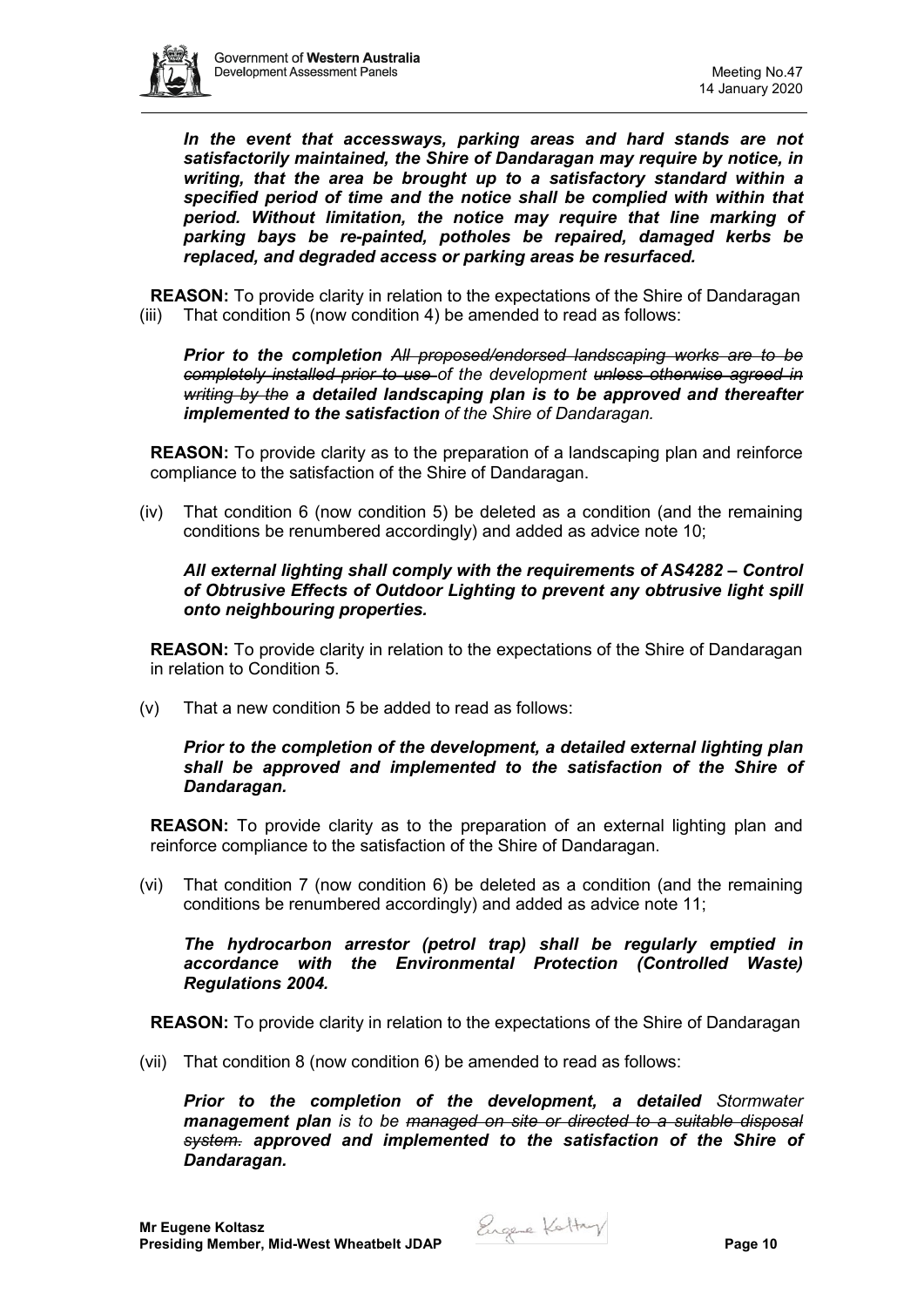

**REASON:** To provide clarity as to the preparation of a stormwater management plan and reinforce compliance to the satisfaction of the Shire of Dandaragan.

(viii) That condition 9 (now condition 7) be deleted as a condition (and the remaining conditions be renumbered accordingly) and added as advice note No. 12 in relation to the stormwater management plan.

*Traffic movement shall be managed in a way as to prevent damage to the wastewater infrastructure of the development.* 

**REASON:** To provide clarity as to the requirement of the Shire of Dandaragan in relation to stormwater infrastructure.

(ix) That condition 10 (now condition 7) be deleted as a condition (and the remaining conditions be renumbered accordingly) and added as advice note 13;

*No site earthworks or development shall occur that will cause additional runoff of stormwater to adjacent properties.*

**REASON:** To provide clarity in relation to the expectations of the Shire of Dandaragan

(x) That condition 11 (now condition 7) be amended to read as follows;

*The development is to be implemented in accordance with the Bushfire Management Plan and Bushfire Risk Management Plan dated 3 October 2019 and 26 September 2019 (respectively) prepared by Ecological Australia. to the satisfaction of the Shire of Dandaragan.*

**REASON:** To provide clarity and reinforce compliance to the satisfaction of the Shire of Dandaragan.

(xi) That condition 12 (now condition 8) be amended to read as follows;

*The applicant, in agreement consultation with the adjoining landowner of Lot 3, is to install an combination of acoustic fencing fence adjacent to the truck canopy and bollards along and adjacent to the western crossover the common boundary with adjoining Lot 3, to the satisfaction of the Shire of Dandaragan.*

**REASON:** To provide clarity and reinforce compliance to the satisfaction of the Shire of Dandaragan

(xii) That condition 13 (now condition 9) be deleted as a condition (and the remaining conditions be renumbered accordingly) and added as advice note 14;

*Waste/rubbish (e.g. plastic, spoilt food, kitchen waste etc.) should be stored as to prevent animals or humans from dispersing the contents. The bins should be located on a hard stand and constructed in a way as to prevent liquids and other forms of waste from escaping into the environment and contaminating the site. Segregation of waste materials should be undertaken to ensure they are appropriately disposed of.*

**REASON:** Wording does not constitute a condition

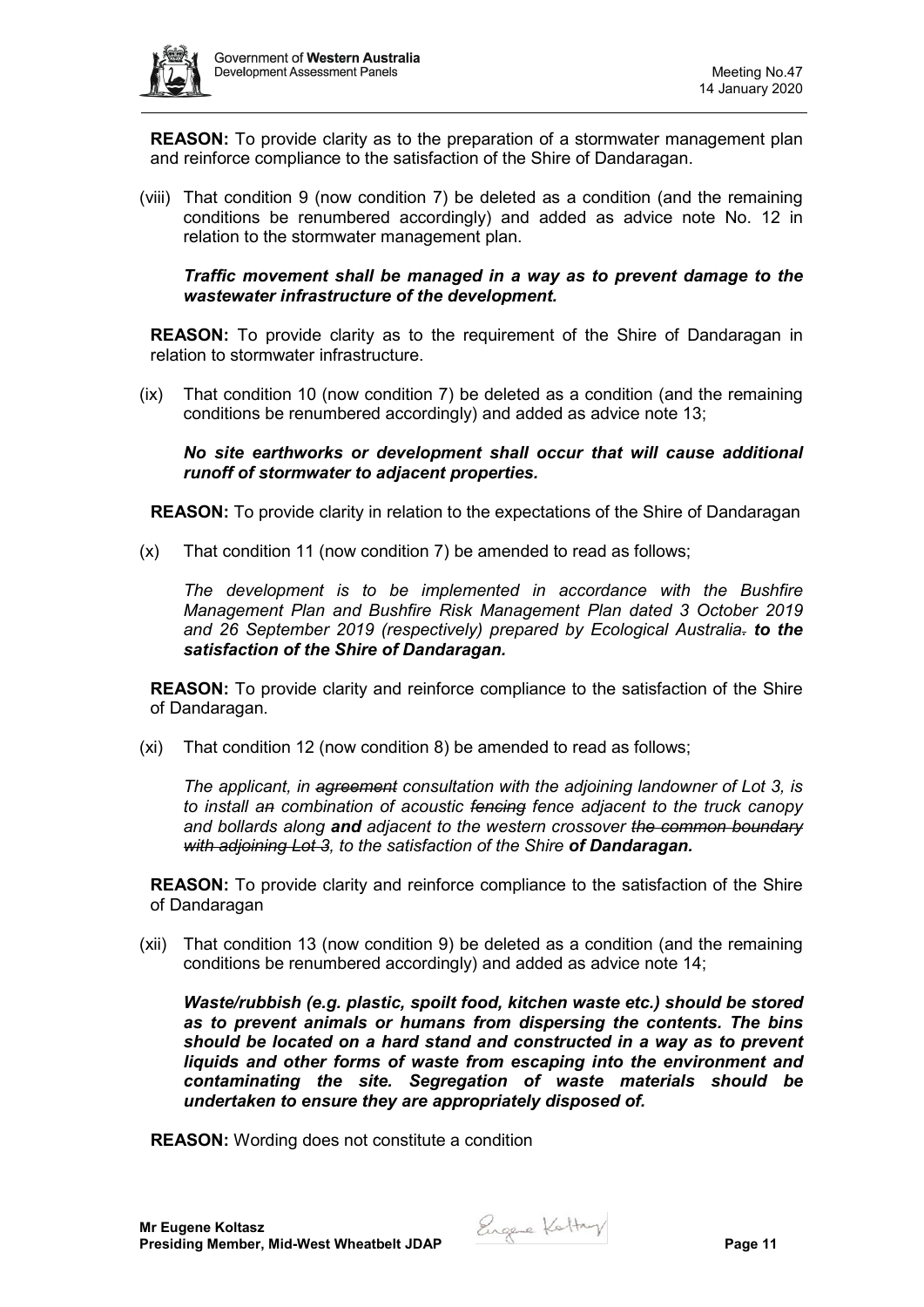

(xiii) That a new condition 9 be added to read as follows;

### *Prior to completion of the development, a waste management plan shall be approved and implemented to the satisfaction of the Shire of Dandaragan.*

**REASON:** To provide clarity as to the requirement to prepare a waste management plan and reinforce compliance to the satisfaction of the Shire of Dandaragan.

(xiv) That condition 14 (now condition 10) be amended to read as follows;

*All vehicle access shall be restricted to the approved access points, to the satisfaction of the Shire of Dandaragan.*

**REASON:** To provide clarity and reinforce compliance to the satisfaction of the Shire of Dandaragan.

#### **The Amending Motion was put and CARRIED UNANIMOUSLY.**

#### **REPORT RECOMMENDATION (AS AMENDED)**

That the Midwest Wheatbelt JDAP resolves to:

**Approve** DAP Application reference DAP/19/01679 and accompanying plans (attachment 1) in accordance with Clause 68 of Schedule 2 (Deemed Provisions) of the Planning and Development (Local Planning Schemes) Regulations 2015, and the provisions of Clause 3.9 of the Shire of Dandaragan Local Planning Scheme No. 7, subject to the following conditions.

#### **Conditions**

- 1. All development shall be in accordance with the approved development plans (attached), which form part of this development approval, to the specifications and satisfaction of the Shire of Dandaragan.
- 2. This approval is for a 'roadhouse' as shown on approved plans and defined in the *Shire of Dandaragan Local Planning Scheme No. 7.*
- 3. Prior to the completion of the development, vehicle accessways and parking area line marking, signage and lighting must be installed/constructed and thereafter maintained to the specifications and satisfaction of the Shire of Dandaragan.
- 4. Prior to the completion of the development a detailed landscaping plan is to be approved and thereafter implemented to the satisfaction of the Shire of Dandaragan.
- 5. Prior to the completion of the development, a detailed external lighting plan shall be approved and implemented to the satisfaction of the Shire of Dandaragan.
- 6. Prior to the completion of the development, a detailed stormwater management plan is to be approved and implemented to the satisfaction of the Shire of Dandaragan.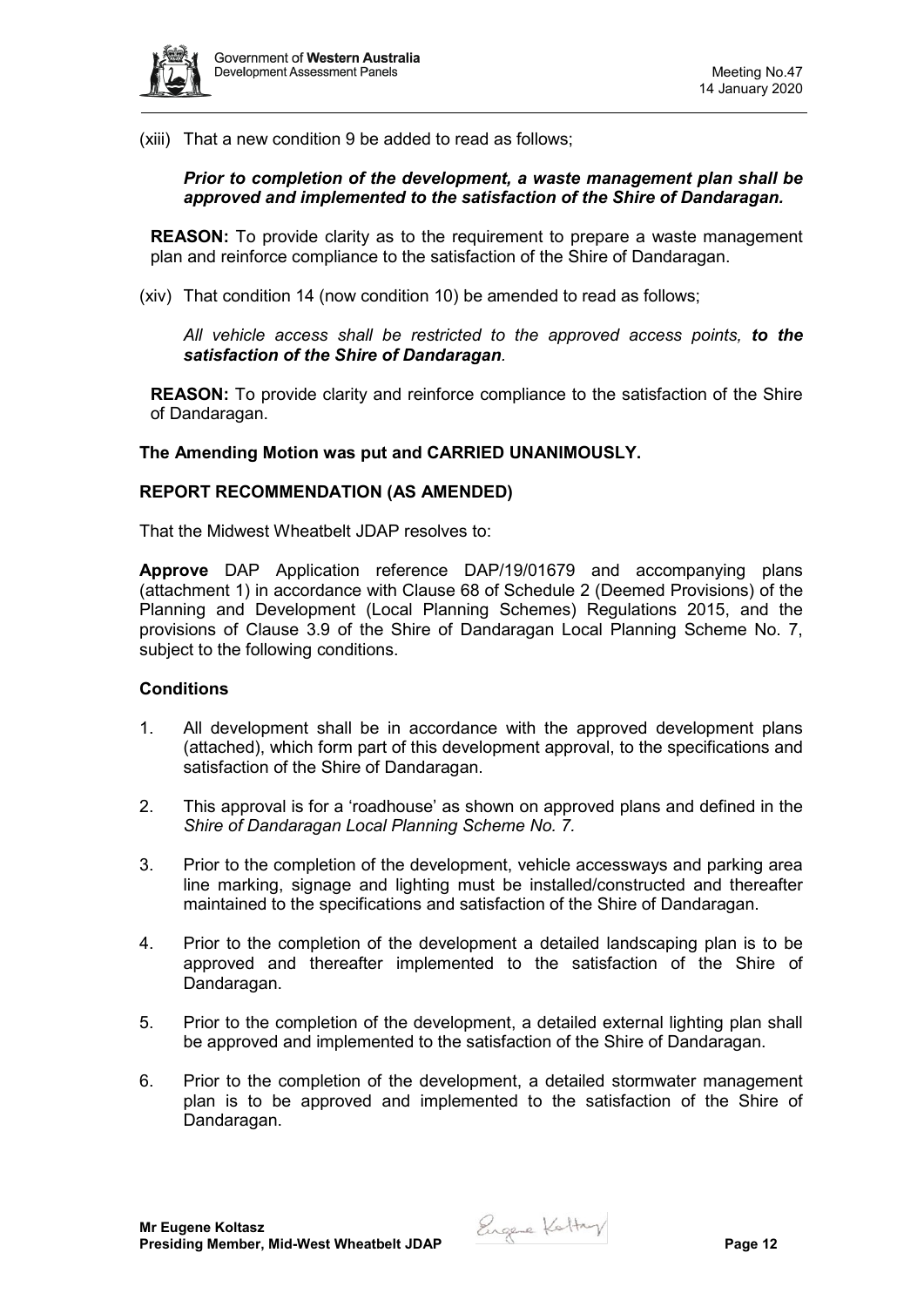

- 7. The development is to be implemented in accordance with the Bushfire Management Plan and Bushfire Risk Management Plan dated 3 October 2019 and 26 September 2019 (respectively) prepared by Ecological Australia to the satisfaction of the Shire of Dandaragan.
- 8. The applicant, in consultation with the adjoining landowner of Lot 3, is to install a combination of acoustic fence adjacent to the truck canopy and bollards along and adjacent to the western crossover, to the satisfaction of the Shire of Dandaragan.
- 9. Prior to completion of the development, a waste management plan shall be approved and implemented to the satisfaction of the Shire of Dandaragan.
- 10. All vehicle access shall be restricted to the approved access points, *to the satisfaction of the Shire of Dandaragan.*

## **Advice Notes**

- 1. This is a development approval only. The applicant / landowner is advised that it is their responsibility to ensure that the proposed development complies with all other applicable legislation, local laws, licensing requirements and/or legal agreements that may relate to the development.
- 2. This decision constitutes development approval only and is valid for a period of two (2) years from the date of approval. If the subject development is not substantially commenced within the two (2) year time period, the approval shall lapse and be of no further effect.
- 3. The applicant/landowner be advised that approval of the signage has been granted based on the plans and information submitted. Any physical changes to the sign structure and/or modifications that alter the nature of the signage will require lodgement of a new application unless otherwise approved by the Shire of Dandaragan.
- 4. The applicant be advised that any works within the Brand Highway Road Reserve requires the separate approval of Main Roads WA as the responsible road authority.
- 5. It is advised the development is required to comply with the requirements of the Department of Mines, Industry Regulation and Safety (Resources Safety Section) in relation to the onsite storage and handling of dangerous goods (e.g. petrol, oil, lubricants, etc.).
- 6. The development is located within the Gingin, Wedge Island Perth groundwater area, which is proclaimed under the *Rights in Water and Irrigation Act 1914* (RIWI ACT). Currently there are no surface or ground water licences. Whilst the taking of groundwater for stock watering is exempt from licencing under the RIWI Act, the taking of water for commercial purposes is not. Therefore, the landowner may need to apply to the Department of Water Environmental Regulation (DWER) for a licence to take groundwater, even if drawing water from an existing bore. The landowner is advised to contact the licensing team at the DWER Swan Avon Region office on (08) 6250 8000, to discuss their licencing requirements.

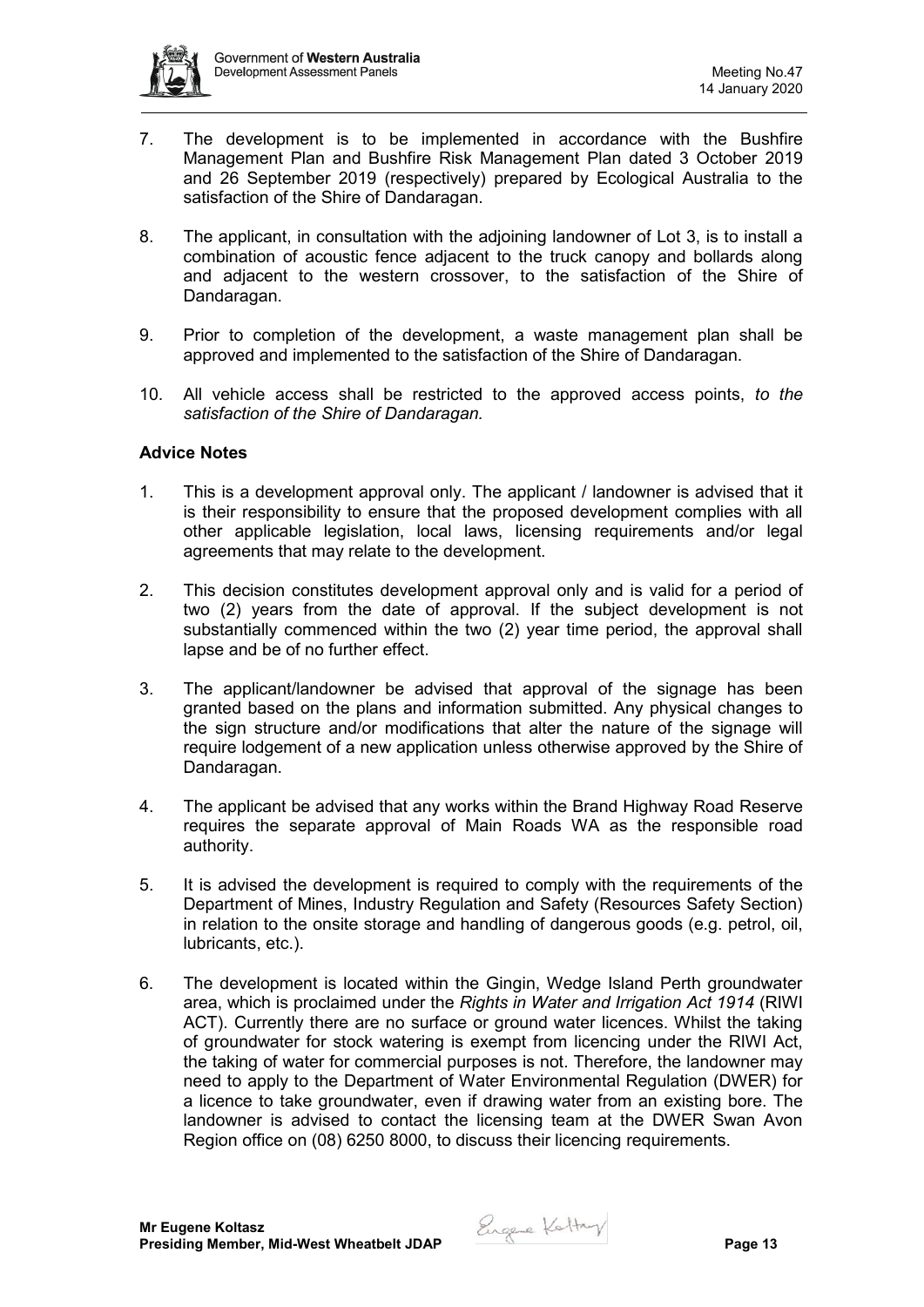

- 7. The demolition of existing buildings and movement of infrastructure for the proposed upgrade of the roadhouse increases the risk of site contamination. The proponent should be made aware that in the course of undertaking the upgrade, should a spill or other contaminates be unearthed that this must be reported. More information can be found online at [https://www.der.wa.gov.au/your](https://www.der.wa.gov.au/your-environment/reporting-pollution)[environment/reporting-pollution.](https://www.der.wa.gov.au/your-environment/reporting-pollution)
- 8. It Is advised the development is required to comply with the following Department of Water and Environmental Regulation Water Quality Protection Notes (WQPN):
	- *WQPN 10: Contaminant spills - emergency response;*
	- *WQPN 41 Private drinking water supplies*
	- *WQPN 49: Service stations;*
	- *WQPN 62: Tanks for underground chemical storage;*
	- *WQPN 65: Toxic and hazardous substances - storage and use; and*
	- *WQPN 70: Wastewater treatment and disposal: domestic systems.*
- 9. In the event that accessways, parking areas and hard stands are not satisfactorily maintained, the Shire of Dandaragan may require by notice, in writing, that the area be brought up to a satisfactory standard within a specified period of time and the notice shall be complied with within that period. Without limitation, the notice may require that line marking of parking bays be re-painted, potholes be repaired, damaged kerbs be replaced, and degraded access or parking areas be resurfaced.
- 10. All external lighting shall comply with the requirements of *AS4282 – Control of Obtrusive Effects of Outdoor Lighting* to prevent any obtrusive light spill onto neighbouring properties.
- 11. The hydrocarbon arrestor (petrol trap) shall be regularly emptied in accordance with the *Environmental Protection (Controlled Waste) Regulations 2004.*
- 12. Traffic movement shall be managed in a way as to prevent damage to the wastewater infrastructure of the development.
- 13. No site earthworks or development shall occur that will cause additional runoff of stormwater to adjacent properties.
- 14. Waste/rubbish (e.g. plastic, spoilt food, kitchen waste etc.) should be stored as to prevent animals or humans from dispersing the contents. The bins should be located on a hard stand and constructed in a way as to prevent liquids and other forms of waste from escaping into the environment and contaminating the site. Segregation of waste materials should be undertaken to ensure they are appropriately disposed of.

## **The Report Recommendation (as amended) was put and CARRIED UNANIMOUSLY.**

**REASON:** In accordance with details contained in the Responsible Authority Report and Amending Motion and to provide clarity as to the preparation of plans and reinforce compliance to the satisfaction of the Shire of Dandaragan.